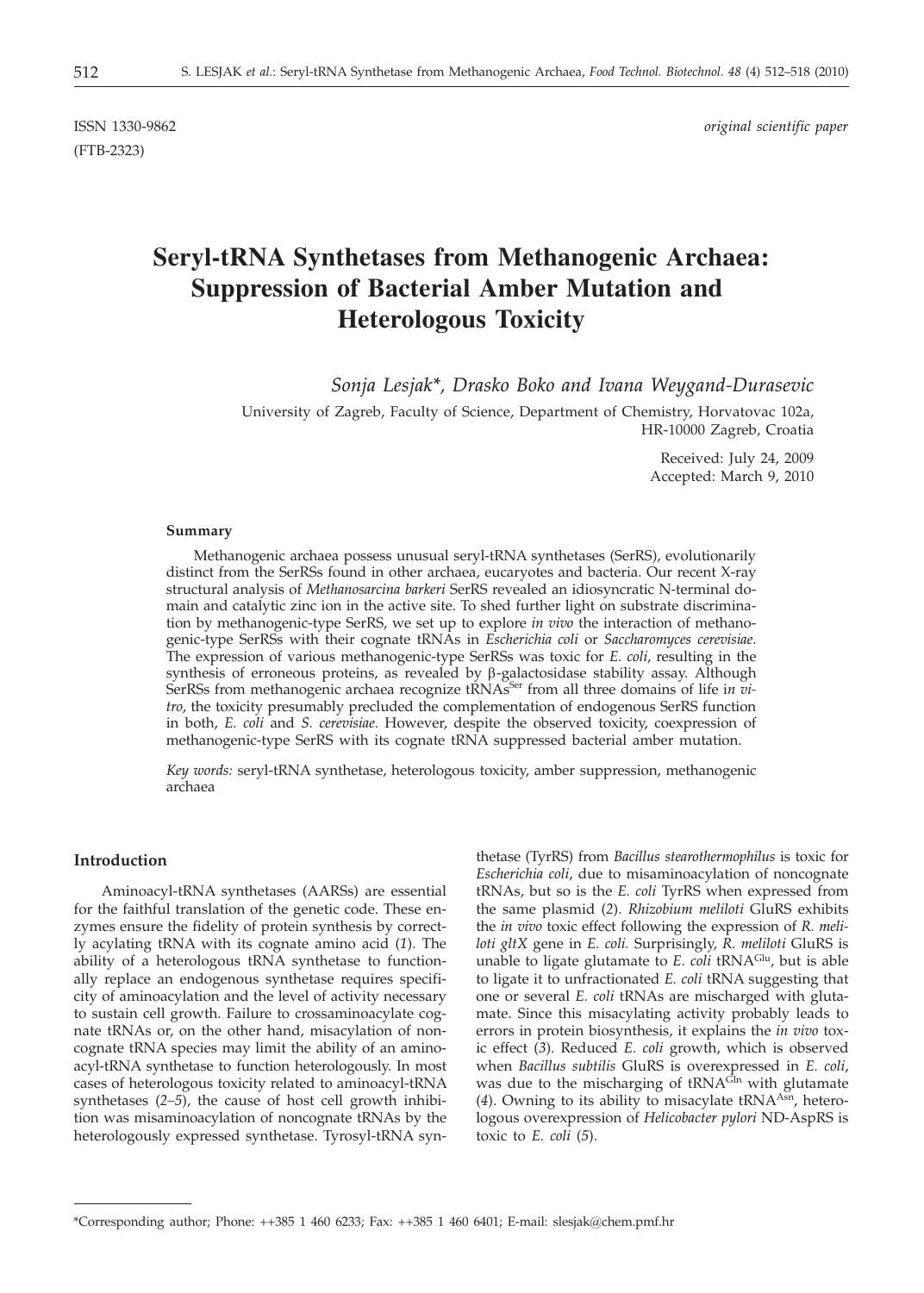tRNA recognition by seryl-tRNA synthetases (SerRSs) is of particular interest in methanogenic archaea (*Methanococcales*), due to the existence of highly diverged serine-charging enzymes. N-terminal tRNA-binding domain of methanogenic-type SerRS shares very low sequence homology and structural resemblance with the tRNA-binding domain of the bacterial-type SerRS (*6*). Our biochemical data (*7,8*) revealed that both bacterial and eukaryotic tRNA<sup>Ser</sup> are recognized by the methanogenic-type SerRSs *in vitro*, indicating that both tRNA-binding domains have the same function and similar specificity. This suggests that at least some aspects of tRNA recognition are conserved between the two SerRS types. Both bacterial- (bMbSerRS) and methanogenic-type (mMbSerRS) seryl-tRNA synthetases co-exist in a methanogenic archaeon *Methanosarcina barkeri*. We have recently shown that expression of *M. barkeri* bacterial-type SerRS gene in *E. coli* complements the function of thermolabile SerRS at nonpermissive temperature, while mMbSerRS does not (*9*), which implies that tRNA recognition pattern by two *M. barkeri* SerRSs may differ *in vivo*. However, co-expression of *M. barkeri* seryl-tRNA synthetase gene, encoding either bacterial- or methanogenic-type SerRS, with the gene for cognate archaeal suppressor tRNA leads to suppression of bacterial amber mutations, implying that *E. coli* translation machinery can use serylated tRNA from methanogenic archaea as a substrate in protein synthesis (*9*).

To shed further light on the nature of serylation in methanogenic archaea, we set out to explore the interaction of other methanogenic-type SerRSs with their cognate tRNAs *in vivo*, by attempting to complement the function of *E. coli* or *Saccharomyces cerevisiae* SerRS, and by testing the suppression of bacterial amber mutations by coexpressing methanogenic-type SerRSs with their homologous suppressor tRNAs.

#### **Materials and Methods**

## *Materials*

Oligonucleotides were synthesized and DNAs were sequenced by the Keck Foundation Biotechnology Resource Laboratory at Yale University. [<sup>14</sup>C]serine (160 μCi/mmol)<br>was from Perkin Elmer Life Sciences Inc. Waltham MA was from Perkin Elmer Life Sciences Inc., Waltham, MA, USA. Restriction enzymes were from New England Biolabs, Ipswich, MA, USA. *E. coli* tRNAs were from Subriden, Washington, DC, USA.

#### *Growth media*

Plates for *E. coli* were supplemented with ampicillin (100  $\mu$ g/mL), chloramphenicol (30  $\mu$ g/mL), thymine (200  $\mu$ g/mL), arginine (40  $\mu$ g/mL) tryptophan (40  $\mu$ g/mL), IPTG (0.2  $g/mL$ ), X-gal (66  $\mu g/mL$ ) and/or arabinose (0.001–0.2 %) as required.

Selection for yeast auxotrophic markers was done in a medium containing 0.67 % nitrogen base and 2 % glucose lacking amino acids, supplemented as needed with adenine (20 mg/mL), uracil ( $20$  mg/mL) and amino acids (20–30 mg/mL).

## *Strains and plasmids*

Strains and plasmids used in this work are listed in Table 1 (*10–16*). Genes for methanogenic-type SerRSs were obtained as described (*7*). *E. coli serS* gene was PCR- -amplified and cloned into pBAD24 plasmid. The design

Table 1. Genotype and description of the strains and plasmids used in this study

| Strain of E. coli used        | Description                                                                                                           |           |  |  |  |  |  |  |
|-------------------------------|-----------------------------------------------------------------------------------------------------------------------|-----------|--|--|--|--|--|--|
| <b>KL229</b>                  | F serS15(ts) thyA6 rpsL120                                                                                            | 10        |  |  |  |  |  |  |
| JR104                         | F' trpA(UAG)211/glyV55 ∆(tonB-trpAB) argE(UAG) rpoB                                                                   | 11        |  |  |  |  |  |  |
| XAC <sub>4</sub> 14           | F' ara argE(UAG) rpoB gyrA $\Delta$ lac pro/F' lacI-Z pro $AB^+$                                                      |           |  |  |  |  |  |  |
| $XAC-A24$                     | F' ara argE(UAG) rpoB gyrA ∆lac pro/F' lacI(UAG)-Z proAB                                                              |           |  |  |  |  |  |  |
| Plasmid used in E. coli       |                                                                                                                       |           |  |  |  |  |  |  |
| pBAD24                        | contains inducible BAD promoter                                                                                       | 13        |  |  |  |  |  |  |
| pBADEcSerRS                   | plasmid pBAD24 containing the gene for <i>E. coli</i> SerRS cloned behind BAD promoter                                | this work |  |  |  |  |  |  |
| pBADMmSerRS                   | plasmid pBAD24 containing the gene for M. maripaludis SerRS cloned behind BAD promoter                                | this work |  |  |  |  |  |  |
| pBADMmC315A                   | plasmid pBAD24 containing the gene for M. maripaludis SerRS C315A cloned behind BAD promoter this work                |           |  |  |  |  |  |  |
| pBADMjSerRS                   | plasmid pBAD24 containing the gene for M. jannaschii SerRS cloned behind BAD promoter                                 | this work |  |  |  |  |  |  |
| pTech                         | contains constitutive lpp promoter                                                                                    | 14        |  |  |  |  |  |  |
| pTechsupD                     | plasmid pTech containing the gene for <i>E. coli</i> suppressor tRNA <sup>Ser</sup> cloned behind lpp promoter        | this work |  |  |  |  |  |  |
| pTechsupSMm                   | plasmid pTech containing the gene for M. maripaludis suppressor tRNA <sup>Ser</sup> cloned behind lpp<br>promoter     | this work |  |  |  |  |  |  |
| pTechsupSMj                   | plasmid pTech containing the gene for M. jannaschii suppressor tRNA <sup>Ser</sup> gene cloned behind<br>lpp promoter |           |  |  |  |  |  |  |
| Strain of S. cerevisiae used  |                                                                                                                       |           |  |  |  |  |  |  |
| <b>BR2727ASES1</b>            | MATa ade2-1 arg4-9 his4 leu2-3, 112 lys2 trp1 ura3-1 SES1::LYS2                                                       | 15        |  |  |  |  |  |  |
| Plasmid used in S. cerevisiae |                                                                                                                       |           |  |  |  |  |  |  |
| $pVT100-L$                    | multicopy, ADH promoter, LEU-2d selectable marker                                                                     | 16        |  |  |  |  |  |  |
| pVTMmSerRS                    | plasmid pVT100-L containing the gene for <i>M. maripaludis</i> SerRS cloned behind ADH promoter                       | this work |  |  |  |  |  |  |
| pVTMjSerRS                    | plasmid pVT100-L containing the gene for M. jannaschii SerRS cloned behind ADH promoter                               | this work |  |  |  |  |  |  |
| pVTSES1                       | plasmid pVT100-L containing the gene for S. cerevisae SerRS cloned behind ADH promoter                                | 15        |  |  |  |  |  |  |
|                               |                                                                                                                       |           |  |  |  |  |  |  |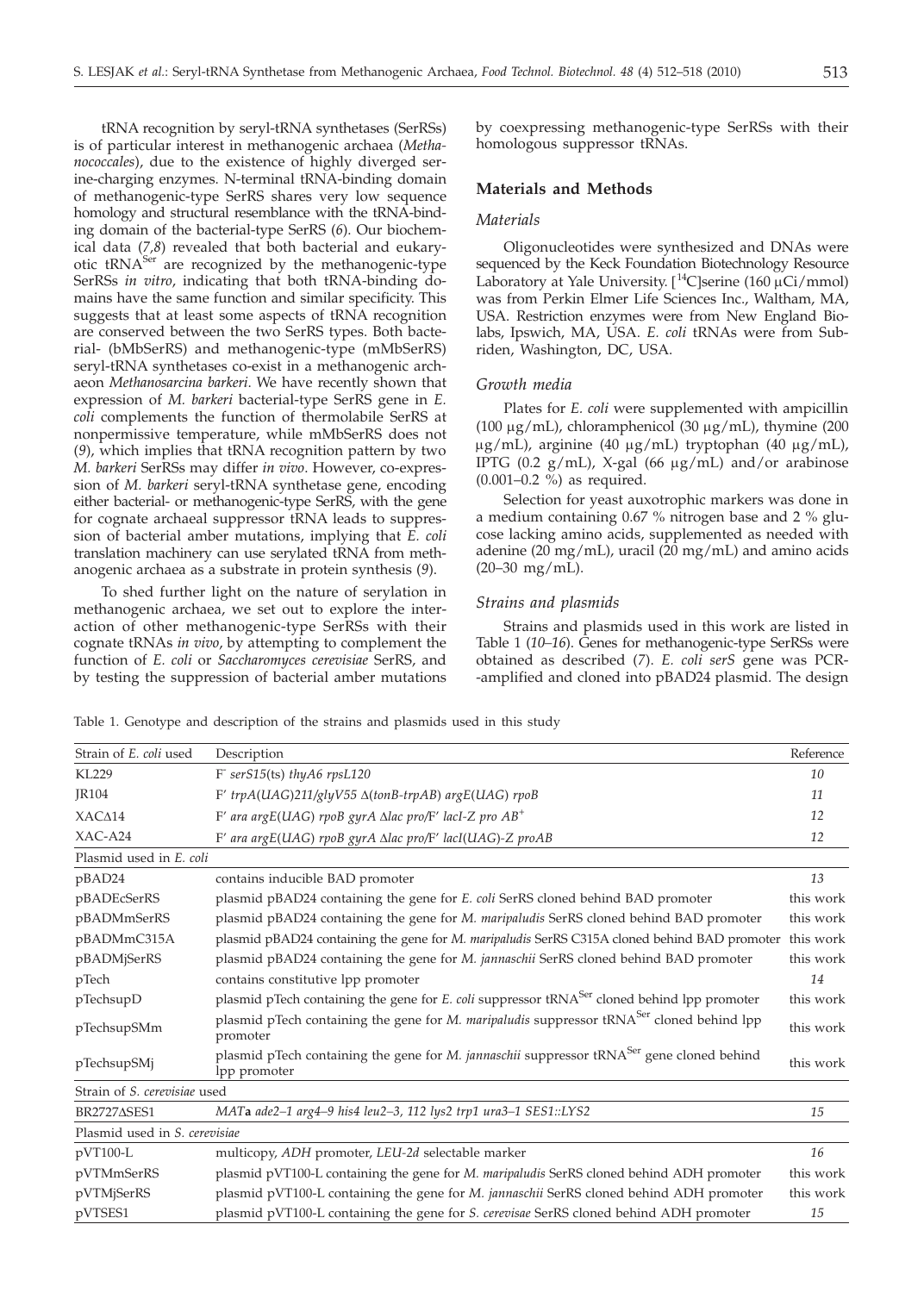of an inactive mutant of *Methanococcus maripaludis* SerRS was carried out by altering Cys315, which according to homology with the *M. barkeri* enzyme, coordinates the active site zinc ion to alanine. Site-directed mutagenesis was carried out by using a QuikChange® mutagenesis kit (Stratagene, La Jolla, CA, USA) as described previously (*17*).

## *Complementation assay in E. coli*

*E. coli* strain KL229 was transformed with the control plasmid (empty), plasmids carrying genes for *E. coli, M. maripaludis* (wild type (wt) or mutant C315A) or *Methanocaldococcus jannaschii* SerRS. To test for complementation, transformants were plated on lysogeny broth (LB) or M9 minimal plates supplemented as indicated and grown overnight at 30, 37 or 42 °C. To test for toxicity, aliquots of overnight cultures of transformants grown in LB supplemented with required antibiotics at 30 °C were serially diluted, and 0.1-mL aliquots of the appropriate dilutions of bacterial culture were plated on LB plates supplemented with 0.2 % arabinose and ampicillin. Surviving cells formed visible colonies during overnight incubation at 30 or 37 °C, and the colonies were counted the next day. Number of colonies was plotted on a logarithmic scale. The values are the means of at least three independent experiments.

## *Aminoacylation assay*

Aminoacylation was done at 30 °C as previously described (*7*) in reaction mixtures containing 50 mM Tris/ HCl, pH=7.5, 15 mM  $MgCl<sub>2</sub>$ , 4 mM dithiotreitol, 5 mM ATP and 1 mM <sup>14</sup>C-labelled serine. All values represent the average of three independent determinations, which varied by less than 10 %.

# *Complementation assay in S. cerevisiae*

Complementation assay in *S. cerevisiae* was performed by plasmid shuffling as described previously (*15*). The haploid *S. cerevisiae* strain BR2727ASES1 (where viability of the cell is ensured by a wild type *SES1* gene on a *URA3*-containing plasmid pUN70*SES1*) was transformed with pVT100-L constructs (which carry the *LEU2*-selectable marker and a SerRS gene behind the *ADH* promoter). pUN70*SES1* was cured by growing double transformants in the presence of uracil, followed by plating the cells on selective plates. Leu<sup>+</sup>Lys<sup>+</sup> colonies were replica-plated to 5-fluoroorotic acid-containing medium, which counterselects against colonies containing *URA3* plasmids.

## *Suppression assay*

Genes encoding archaeal suppressor tRNAs were constructed from two overlapping synthetic oligonucleotides and inserted between *Bam*HI and *Pst*I sites of pTech plasmid vector, placing the transcription under control of the *lpp* promoter and the *rrnC* terminator. Their sequences (*18*) were converted to amber suppressor tRNAs by exchanging the sequence of the anticodon (GCT) with the sequence complementary to amber STOP codon (CUA).

Suppression of amber mutations in *E. coli* strains JR104 and XAC-A24 was tested by plating *E. coli* transformed with plasmids carrying genes for archaeal amber sup-

pressor tRNAs (derived from pTech), and where indicated with genes for synthetases on a compatible plasmid (derived from pBAD24), on selective plates. Suppression of *argE* or *trpA* amber mutations in strains JR104 and XAC-A24 was tested by plating *E. coli* cells on selective M9 minimal glucose plates, while LB plates with IPTG and X-gal were used for testing *lacI*(*UAG*)*-lacZ* suppression. The efficiency of suppression was determined in the *E. coli* strain XAC-A24 by measuring the  $\beta$ -galactosidase activity produced from *lacI-lacZ* fusion harbouring a nonsense mutation in *lacI* portion (*19*). The truncated protein resulting from premature termination of protein synthesis at the *lacI* in-frame stop codon is unable to degrade chromogenic 2-nitrophenyl-β-D-galactopyranoside (ONPG), while the suppression of the nonsense mutation results in the synthesis of functional b-galactosidase in *E. coli* (*9*). Suppression is defined as 100 % from the  $\beta$ -galactosidase activity of *E. coli* strain XAC $\triangle$ 14, which contains a *lacI-Z* fusion with no amber mutation. Values are the average of triplicate measurements. Suppression of *argE*(*UAG*) and *lacI*(*UAG*)*-lacZ* is not dependent on the nature of the inserted amino acid (*12*), while the amber mutation at the position 211 in *trpA* can be suppressed with only a limited set of amino acids, including serine (*20*).

#### *Thermal stability test of b-galactosidase*

For assaying the thermal stability of  $\beta$ -galactosidase, plasmids pBAD24, pBADEcSerRS, pBADMmSerRS and pBADMmC315A were transformed into *E. coli* strain XAC $\Delta$ 14. Crude protein extracts were prepared by sonication, and proteins were separated from debris by centrifugation. Aliquots were incubated at 56 °C, and tested for b-galactosidase activity as described earlier (*9,21*). Values are the means of at least three independent experiments.

# **Results and Discussion**

#### *Heterologous recognition in vivo*

In order to test the *in vivo* activity of *M. maripaludis* and *M. jannaschii* SerRS in *E. coli*, we inquired whether they could rescue the *E. coli* strain KL229, which carries a mutated *serS* gene responsible for the temperature- -sensitive phenotype (*10*).

As shown in Table 2, we tested transformants for complementation at various temperatures and in different growth media. Furthermore, we varied the level of expression of SerRSs by varying the concentration of arabinose (which induces expression from pBAD plasmid). Complementation by methanogenic-type SerRSs could not be observed under any of those conditions, even though the protein extract from the induced *E. coli* KL229 transformants showed 60-fold higher serylation activity than the extract from noninduced cells (not shown).

In parallel, we tried to complement a null allele strain of *S. cerevisiae via* plasmid shuffling. *S. cerevisiae* strain BR2727∆SES1 carries a deletion of the gene for cytosolic SerRS, which is rescued by supplying a functional SES1 gene on a centromeric plasmid pUN70. *S. cerevisiae* strain BR2727∆SES1 was cotransformed with plasmids which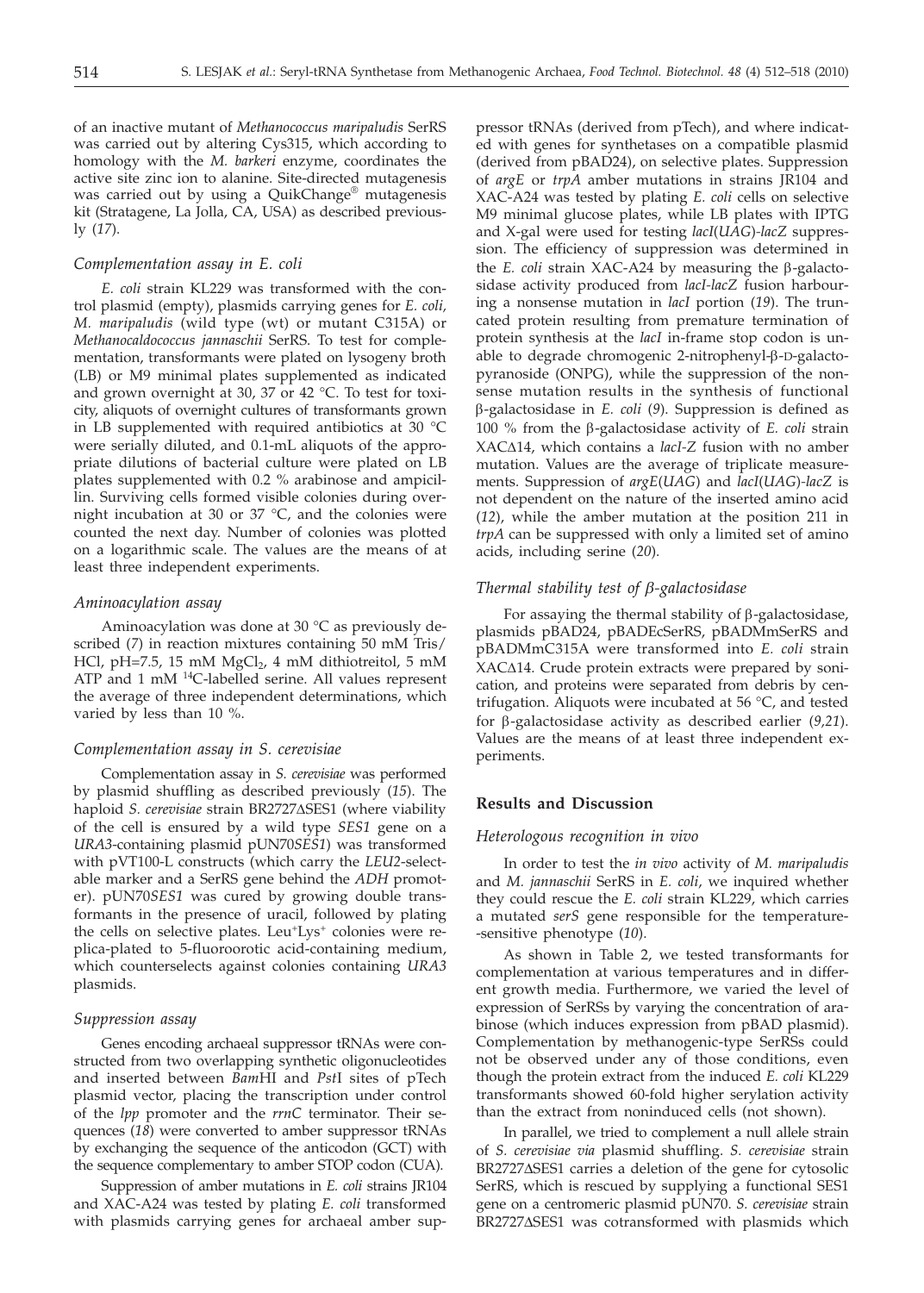|                               | E. coli KL229 cells transformed with |         |    |                |    |    |                |    |    |          |         |       |
|-------------------------------|--------------------------------------|---------|----|----------------|----|----|----------------|----|----|----------|---------|-------|
| Plates/Amp $(100 \mu g/mL)$   | Control                              |         |    | <b>MmSerRS</b> |    |    | <b>MiSerRS</b> |    |    | EcSerRS  |         |       |
| Temperature/ ${}^{\circ}C$    | 30                                   | 37      | 42 | 30             | 37 | 42 | 30             | 37 | 42 | 30       | 37      | 42    |
| LB+0.2 $\%$ arabinose         | $+++$                                | $^{++}$ |    | $++$           |    |    | $++$           |    |    | $^{+++}$ | $+++$   | $+++$ |
| M9 glucose                    | $^{+++}$                             | -       |    | $^{++}$        |    |    | $^{++}$        |    |    | $+++$    |         |       |
| M9 glucose+0.2 % arabinose    | $+++$                                |         |    |                |    |    |                |    |    | $+++$    | $++$    | $++$  |
| M9 glycerol                   | $^{++}$                              |         |    | $^{++}$        |    |    | $^{++}$        |    |    | $^{++}$  |         |       |
| M9 glycerol+0.001 % arabinose | $^{++}$                              |         |    | $^{+}$         |    |    | $^{+}$         |    |    | $^{++}$  | $^{+}$  | $+$   |
| M9 glycerol+0.1 % arabinose   | $^{++}$                              |         |    |                |    |    |                |    |    | $^{++}$  | $++$    | $++$  |
| $M9+0.2$ % arabinose          | $++$                                 |         |    |                |    |    |                |    |    | $++$     | $^{++}$ | $++$  |

Table 2. Growth of *E. coli* KL229 transformants on various media

Cells were tested for growth at permissive (30 °C), semipermissive (37 °C) and nonpermisive temperature (42 °C) on LB or M9 minimal plates supplemented as indicated. Cell growth is indicated as very good (+++), good (++), weak (+), or no growth (–)

carry the *LEU2-d* selectable marker and SerRS genes from *M. maripaludis, M. jannaschii* or *S. cerevisiae* behind the *ADH* promoter. Double transformants were grown in the presence of uracil and colonies were then replica plated to medium containing 5-fluoroorotic acid. This excludes the presence of *URA3*-containing plasmid with the wild type *S. cerevisiae SES1* gene. We could not select viable haploids carrying archaeal genes as the only source of seryl-tRNA synthetase activity, in contrast to haploids carrying the *SES1* gene on the same plasmid, which served as a positive control (not shown). Thus, seryl-tRNA synthetases from methanogenic archaea did not complement the function of *SES1* gene.

It may be that the lack of complementation is caused by toxic effects (*2,3*) or by the inability of methanogenic-type SerRSs to serylate all tRNASer isoacceptors in *E. coli* or in yeast.

# *Expression of methanogenic-type SerRSs is toxic for E. coli cells*

In order to test the toxic hypothesis we performed serial dilutions of overnight cultures of *E. coli* KL229 transformants, which were incubated on LB plates overnight at 30 or 37 °C (Fig. 1). To confirm that active mMbSerRS is responsible for the toxic effect, an inactive synthetase mutant, bearing an altered Cys315, was constructed and



**Fig. 1.** Toxicity of methanogenic-type SerRS in *E. coli* strain KL229. Number of colonies after transformation and induction with arabinose was plotted on a logarithmic scale. The values are the means of at least three independent experiments

assayed *in vivo*. Cys315, according to the homology with the *M. barkeri* enzyme, coordinates the active site zinc ion, required for binding the serine substrate. Impaired growth was observed for *E. coli* KL229 cells carrying a plasmid encoding methanogenic-type SerRS, but not for cells carrying the plasmid with the inactive mutant or the *E. coli* SerRS (Fig. 1). This toxic effect was not observed in the absence of arabinose and was more pronounced at elevated temperatures (Table 2, Fig. 1).

To further examine the observed toxicity, we measured the growth rate of different *E. coli* strains transformed with the plasmids mentioned above. The expression from the plasmid carrying the gene for SerRS from *M. maripaludis* (pBADMmSerRS) impairs the growth of *E. coli* strains XAC-A24, XACΔ14 and KL229, while the expression from the plasmid carrying the gene for SerRS from *E. coli* (pBADEcSerRS), plasmid carrying the gene for the inactive mutant of *M. maripaludis* SerRS (pBADC-315A) or empty plasmid (pBAD24) have no such effect (not shown). The observed toxicity (Table 2, Fig. 1) of heterologously expressed methanogenic-type enzymes might obscure the expected interaction of methanogenic- -type SerRSs with bacterial or eukaryotic tRNAs<sup>Ser</sup>, and thus preclude the detection of complementation.

The cause of host cell growth inhibition may be misaminoacylation of noncognate tRNAs by the heterologously expressed synthetase. In this case, the most likely targets for misaminoacylation are *E. coli* tRNATyr and tRNALeu, which contain a long extra arm (one of the major identity elements of tRNA<sup>Ser</sup>). Our preliminary results show that the misaminoacylation of *E. coli* tRNATyr with serine is higher by the methanogenic-type SerRS than by the *E. coli* synthetase (Fig. 2). If such misaminoacylation were to happen in the *E. coli* cell, the incorporation of serine in place of tyrosine by the misacylated tRNATyr would result in the synthesis of erroneous proteins, and thus in cell growth inhibition.

# *Decrease in thermal stability of b-galactosidase*

To determine whether the expression of methanogenic-type SerRSs affects translation and therefore alters structural properties of cellular proteins, we assayed the thermal stability of a test protein  $(\beta$ -galactosidase) as described (*2*). This assay is a good indicator of errors in translation. Strain  $XAC\Delta14$  was transformed with pBAD24,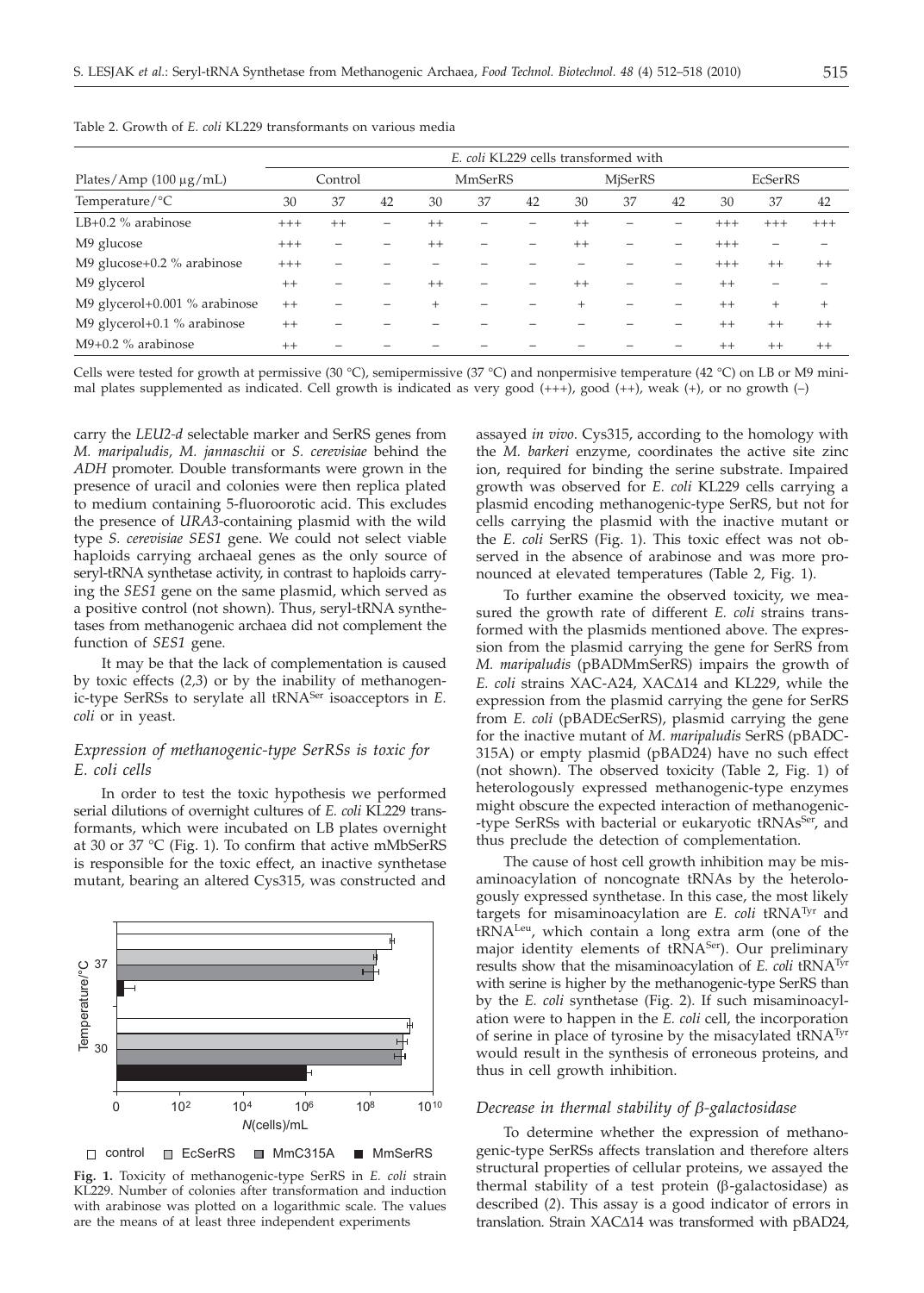

**Fig. 2.** Relative serylation rate of cognate and non-cognate tRNAs by SerRSs from *E. coli* (filled bars) and *M. maripaludis* (empty bars)

and pBAD24 plasmids carrying genes for *E. coli* SerRS, *M. maripaludis* SerRS and the inactive mutant of Mm-SerRS. Aliquots of crude protein extracts were incubated at 56  $\degree$ C, and tested for  $\beta$ -galactosidase activity (Fig. 3). The decrease in thermal stability of  $\beta$ -galactosidase was more pronounced in the strain expressing *M. maripaludis* SerRS, than in the control strains (strain expressing *E. coli* SerRS, inactive mutant of *M. maripaludis* SerRS and the strain with the empty plasmid) (Fig. 3).

Thermal stability of a protein is compromised when there are errors in translation – incorrectly incorporated amino acids challenge the proper folding of a protein. Such errors may be the result of amino acid starvation, mischarging in the aminoacylation reaction (*2,3,5*), or depletion of certain tRNA isoacceptor species (*2,5*). In our system there is no decrease in thermal stability when *E. coli* SerRS is overexpressed, so we can rule out amino acid starvation. We are left with two possible explanations of toxicity and decreased thermal stability of  $\beta$ -galactosidase: misincorporation of amino acids into proteins mediated by erroneously aminoacylated tRNAs, or depletion of certain tRNA isoacceptor species caused by the unproductive interactions with methanogenic-type SerRS. Toxicity caused by overexpression of a heterologous protein is ruled out by the observation that there is no



Fig. 3. Decrease in the thermal stability of  $\beta$ -galactosidase from strain XAC $\Delta$ 14 transformed with the empty plasmid pBAD24 ( $\triangle$ ), and pBAD24 plasmids carrying SerRSs genes from *E. coli* (△), *M. maripaludis* (■) and the inactive mutant of *M. maripaludis* SerRS (□). Samples were incubated at 56 °C, and assayed for residual  $\beta$ -galactosidase activity in time intervals of 5 min. The values are the means of at least three independent experiments

decrease in the thermal stability of  $\beta$ -galactosidase when the inactive mutant of *M. maripaludis* SerRS is expressed from the same plasmid.

## *Suppression of E. coli amber mutations by archaeal tRNAsSer*

Suppression of bacterial amber mutations is a well documented system for studying the ability of some aminoacyl-tRNA synthetases to recognize their cognate tRNAs *in vivo* (*9,22–24*). Bacterial strains JR104 and XAC-A24 (Table 1) carry several amber mutations, suppression of which may reflect recognition and aminoacylation levels of suppressor tRNA by selected aminoacyl-tRNA synthetases. Both strains have *argE*(*UAG*) mutation suppressible by any amino acid. Amber mutation in strain JR104, at the position 211 in *trpA* gene, can be suppressed with only a limited set of amino acids, including serine (*20*). The other suppressible marker in strain XAC-A24, in which an UAG in-frame codon has been inserted in the *lacI* part of a *lacI-lacZ* fusion gene, was used for quantification of suppression efficiency (*24–27*). Serine-specific tRNAs are especially suitable to be used in such assays, since in contrast to many other tRNAs, the anticodon is not a recognition element for interaction with the cognate synthetase, and consequently its alteration does not change the tRNA identity (*28*). Genes encoding suppressor tRNAs based on serine-specific tRNA genes from *M. maripaludis* and *M. jannaschii* were introduced into two *E. coli* strains bearing amber mutations (JR104 and XAC-A24). Suppression was checked by streaking the transformants on selective plates [M9 glucose for *argE*(*UAG*) or *trpE*(*UAG*) and LB supplemented with IPTG and X-gal for *lacI*(*UAG*)- -*lacZ*] supplemented with required antibiotics. No suppression of any amber mutation was observed by expressing solely archaeal tRNAs, showing that they are not efficiently recognized by the *E. coli* seryl-tRNA synthetase *in vivo*, which is in accordance with our *in vitro* results (*7*) (Fig. 4). In the second experiment the tested strains were cotransformed with a pair of compatible plasmids, the first of which carried the gene for a methanogenic- -type synthetase, while the second carried the suppressor tRNA gene. Surprisingly, no suppression of *argE-* (*UAG*) and *trpE*(*UAG*) amber mutations was detected (not shown). Suppression of *lacI*(*UAG*)*-lacZ* mutation, by the archaeal tRNA/synthetase pair, was observed on LB plates supplemented with X-gal and IPTG at 30 °C (Fig. 4a), but could not be reproduced on minimal plates (not shown), presumably due to more stringent growth conditions. No suppression was obtained when the MmSer-RS variant, bearing an altered zinc ligand Cys315, was coexpressed with archaeal suppressor tRNAs (Fig. 4a), confirming that active archaeal seryl-tRNA synthetases are needed for efficient tRNA aminoacylation and suppression.

Suppression levels were quantitated by assaying  $\beta$ --galactosidase activity produced in strain XAC-A24 from the suppressed *lacI*(*UAG*)*-lacZ* gene by the archaeal Ser- -tRNA<sup>Ser</sup> species. The suppressor efficiencies of archaeal tRNAs charged with the methanogenic-type SerRSs in *E. coli* were poor but consistent (Fig. 4b). Importantly, Figs. 4a and b show that the interaction between archaeal SerRS and tRNASer can be detected in *E. coli*, albeit with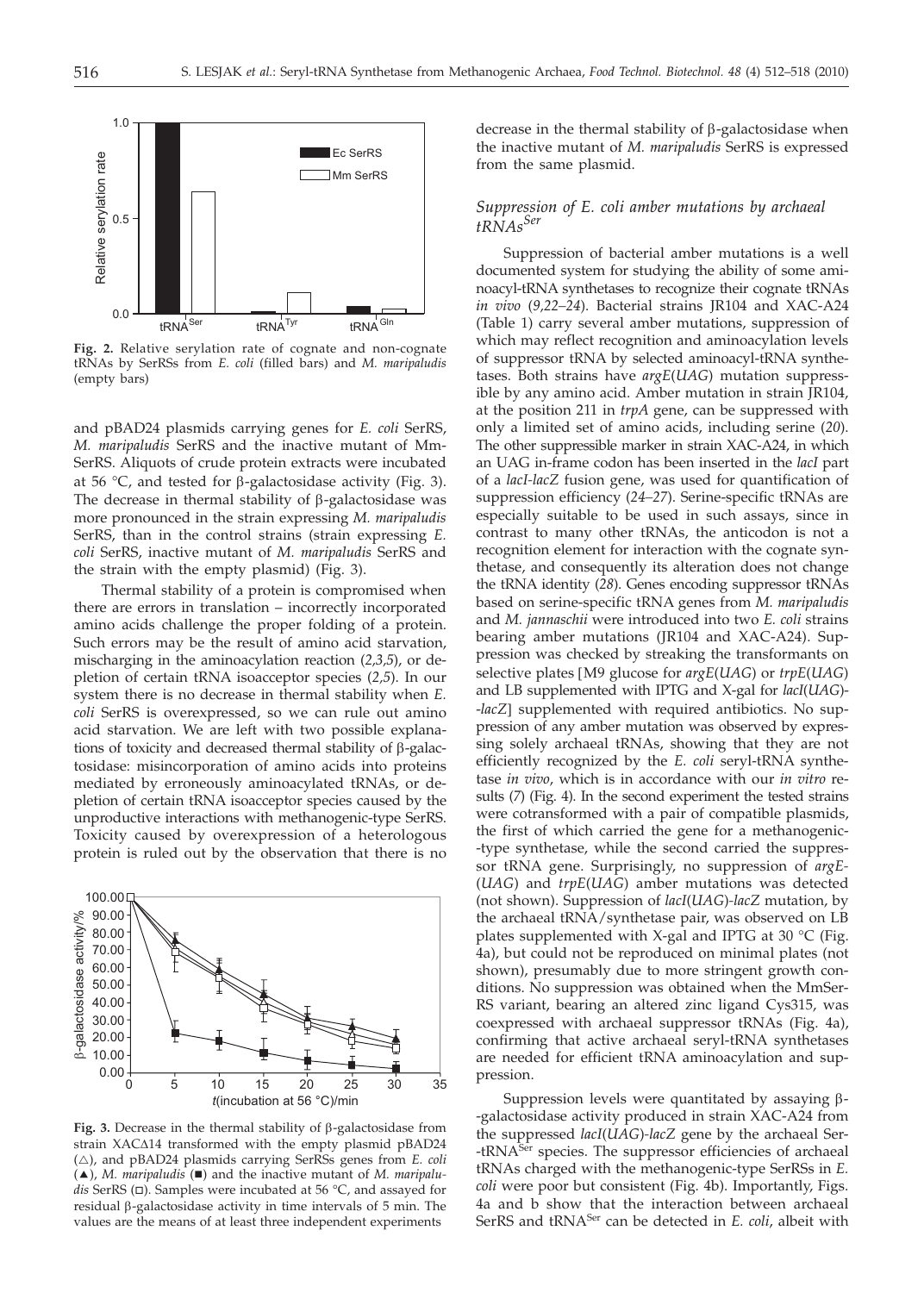

Fig. 4. Suppression of *E. coli* amber mutations by archaeal tRNAs<sup>Ser</sup> in *E. coli* strain XAC-A24: a) suppression of *lacI*(*UAG*)-lacZ was checked by streaking the transformants on LB supplemented with arabinose, X-gal, IPTG and required antibiotics and incubated at 30 °C for 20 h. Activity of  $\beta$ -galactosidase (intensity of blue colour) indicates suppression of amber mutation; (b) suppression efficiency measured by assaying b-galactosidase activity. Values are given as percentages of that for the wild type *lacI-lacZ* fusion strain (XAC $\Delta$ 14), which gives 309 U of  $\beta$ -galactosidase under the same conditions. The values are the means of at least three independent experiments

some restrictions. Coexpression of homologous tRNAs with methanogenic-type SerRSs may overcome the toxicity by decreasing the extent of misaminoacylation. When the archaeal tRNA<sup>Ser</sup> is expressed in the *E. coli* cell, it competes with the *E. coli* tRNA<sup>Tyr</sup> for binding to the methanogenic SerRS, thus decreasing the amount of faulty Ser-tRNA<sup>Tyr</sup>. Suppression was observed only under the conditions of weaker toxicity, *i.e.* in rich media and at lower temperatures.

Besides toxicity, low levels of suppression could be due to the inefficient recognition of archaeal suppressor tRNAs by bacterial elongation factor Tu or the ribosome.

## **Conclusion**

All tested archaeal methanogenic-type SerRSs aminoacylated *E. coli* and *S. cerevisiae* tRNA *in vitro*, but could not complement the function of the respective SerRS genes *in vivo* (this work and *9*). *Methanococcus maripaludis* and *Methanocaldococcus jannaschii* methanogenic-type SerRSs investigated in this work exhibited barely detectible suppression efficiencies (<6 %), as opposed to *Methanosarcina barkeri* methanogenic-type SerRS (32.18 %). The two *M. barkeri* SerRSs (methanogenic- and bacterial-type) that coexist in the cell have the similar tRNA recognition pattern *in vitro* (*29*), but not *in vivo* (*9*). These two SerRSs may have been forced to a tRNA-driven alteration of the identity requirements to recognize the archaeal tRNA substrate in a highly specific manner (*29*). It may be assumed that *M. barkeri* mMbSerRS may have adopted a tRNA recognition pattern that differs from its methanogenic-type counterparts, thus mollifying the toxicity and enabling it to express its full serylation potential in the bacterial cell.

*E. coli* can tolerate mischarged tRNAs to some extent, but it tends to undergo abnormal protein synthesis when an excessive amount of mischarged tRNA is recognized by elongation factors (*14*). This abnormal protein synthesis is uniformly fatal for the host cell. We have shown that archaeal methanogenic-type seryl-tRNA synthetases are toxic when expressed in *E. coli*. There are two ways that methanogenic-type SerRS can produce mischarged tRNAs: by charging tRNA<sup>Ser</sup> with a noncognate amino acid, or by recognizing noncognate tRNAs and charging them with serine. The methanogenic-type enzyme misacylates  $E.$  *coli* tRNA<sup>Tyr</sup> with serine (this work), and also misactivates threonine to some extent *in vitro* (*6*). The promiscuity of the methanogenic-type enzyme towards both the tRNA and the amino acid may act synergistically, thus causing translational errors upon heterologous expression of these unusual synthetases. On the other hand, methanogenic-type SerRSs might harbour some other function which could be deleterious for the bacterial cell. Further work on understanding the causes of this toxic effect will provide us with more information on these unusual enzymes from methanogenic archaea.

#### *Acknowledgements*

The authors wish to thank Professor D. Söll from Yale University for the gift of plasmid pTech and Dr Rokov- -Plavec for critical reading of the manuscript. This work was supported by grants from the Ministry of Science, Education and Sports of the Republic of Croatia project 119-0982913-1358 and the Unity Through Knowledge Fund (UKF, project 10/07).